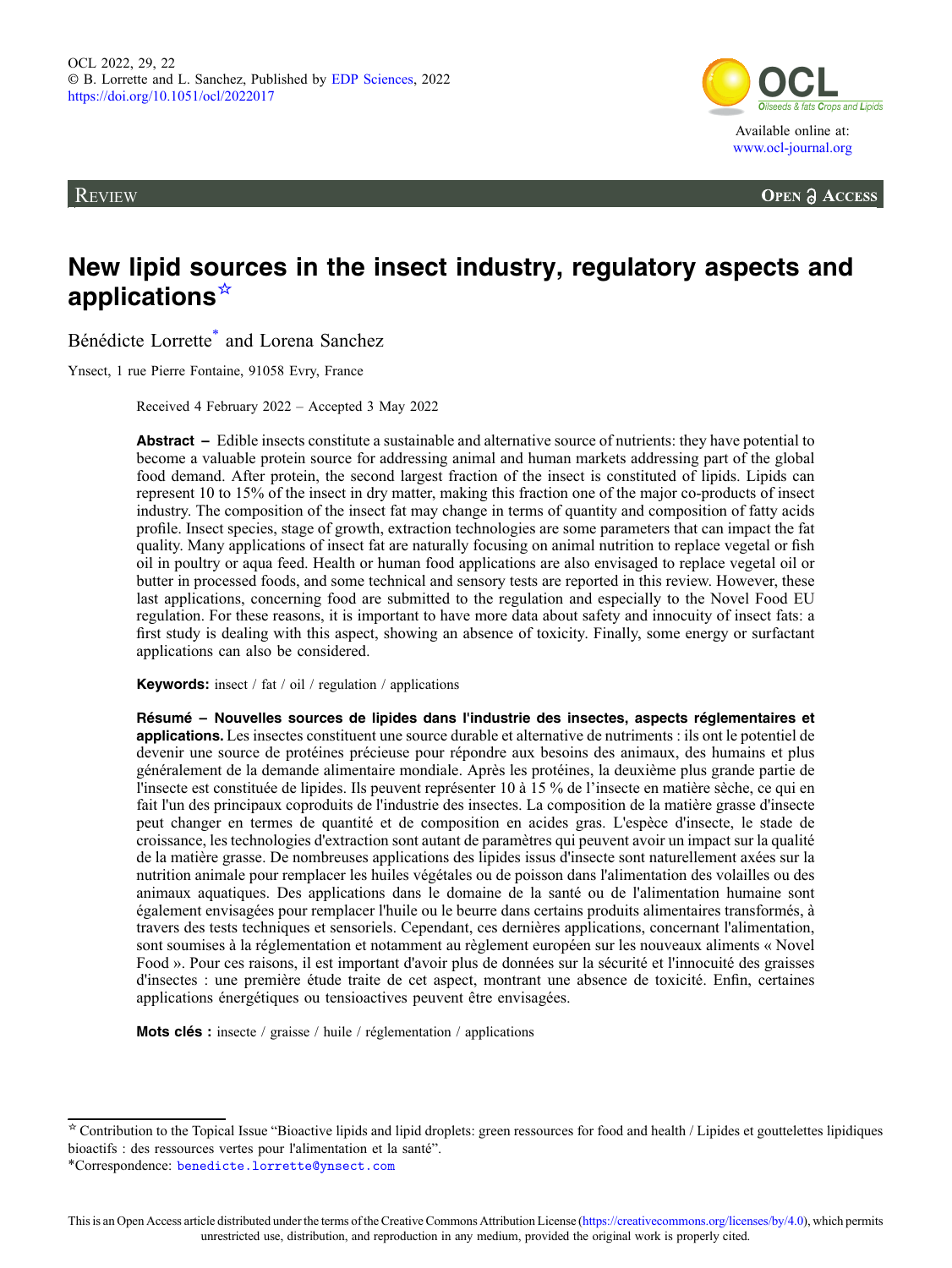# 1 Introduction

The production of insects is promising from the perspective of novel and sustainable protein production. They are already well recognized as a very interesting alternative source of protein for addressing the global food demand, and more especially for animal and human nutrition. Most insect species have high levels of high-quality protein. The production forecast of IPIFF (International Platform of Insects for Food and Feed) indicates that insect sector may reach one million tons of insect meal by 2030 in Europe [\(IPIFF, 2021](#page-5-0)). Among edible insects, mealworms are the most commonly reared species in Europe. For example, the larvae of Tenebrio molitor contain 60% protein of dry matter. Their content of essential amino acids (isoleucine, leucine, lysine) ([Ravzanaadii](#page-6-0) et al., [2012](#page-6-0)) is high in comparison to proteins of plant origin, which also makes them a source of interest in the search for alternative protein to cope with the increasing world population. Insects can be used as ingredients in feed or food, such as protein powder to substitute other sources of protein for both markets.

After the protein fraction, the second largest part of the insect consists in lipids. Depending on the insect species, the content can vary from 10 to 15% in dry weight (Chorthippus parallelus, Conocephalus discolor, Acheta Domesticus) to more than 30% for *Tenebrio molitor* larvae ([Aman](#page-5-0) et al., [2017](#page-5-0)). Lipids represent the major co-product of insect protein meal industry (excluding frass, insect excrement). It may also be utilized as a substitution ingredient of other fat sources in feed or food applications. Despite this potential, the valorization of insect lipids at an industrial scale is today poorly documented and unlike insect meal, production volume forecasts of insect lipids are not available. The aim of this article is to review the current knowledge about the lipid composition of insects but also their potential applications regarding regulatory and safety aspects, with a special focus on Tenebrio molitor and Hermetia illucens (Black solider fly). Both of them are the most studied and documented insect species, as it is observed from the numbers of published articles in bibliography databases [\(Van Huis, 2020](#page-6-0)). Both of them are also the most widely reared insects for feed and/or food in the western world.

# 2 Composition of insect fat and sources of variations

Insects are the largest and most diverse group of organisms on Earth and the composition and proportion of fat is very different throughout species.

An extensive compilation of the nutritional content of edible insects, including their lipid content, was done by [Rumpold and Schlüter \(2013\).](#page-6-0) In [Table 1,](#page-2-0) lipid mean values based on dry matter were classified by insect order, the range of values for each order are presented as well. Beetles and termites are among the groups with the highest mean lipid values; while crickets, grasshoppers, locusts have the lowest mean values.

The lipid content of four insect species was investigated and variability in lipid content from 10.21% (expressed as dry matter) for Chorhtippus parallelus adults (Orthoptera) to 31.97% for Tenebrio molitor larvae (Coleoptera) was showed (Aman et al.[, 2017\)](#page-5-0). In the same way, a comparative study on the extraction of lipid fractions from four insect species, by different methods, underlined the variability of fat content between insect species [\(Tzompa-Sosa](#page-6-0) et al., 2014). The authors concluded that Tenebrio molitor contained the highest amount of lipids among the four following insect species, T. molitor, A. diaperinus, A. domesticus and B. dubia.

As observed from the broad lipid value ranges, the lipid content of insects varies with individual species, but also with their stage of growth, their environmental conditions and their diets specifications. Regarding Tenebrio molitor, an increase of fat content is observed throughout its growth cycle. Starting from 6.6% of lipid (fresh matter) for young larvae (mass around 23 mg), it increases to 11.7% for older larvae (154 mg size) ([Fig. 1](#page-2-0), from internal data from Ynsect); while at adult stage, the fat content decreases to 6.2% (fresh matter).

Insect lipids are mainly composed of triacylglycerols. Other types of lipids present in minor amounts include cholesterol, partial glycerides, free fatty acids (FFA), phospholipids and wax esters ([Tzompa-Sosa and Fogliano,](#page-6-0) [2017](#page-6-0)). Most insect lipids are liquid at room temperatures  $(20\degree C)$ ; thus they are called "insect oils". That's the case for Tenebrio molitor where its fat consists in a light-yellow oil of very good quality after a mechanical extraction [\(Fig. 2](#page-2-0)). The peroxide value, first oxidation marker, and the oleic acidity (marker of an aqueous or enzymatic degradation of oil) of this crude oil are very low  $(2-3 \text{ meq O}_2/\text{kg and } 0.25\%$  oleic acid, respectively), underlining its very good quality. The liquid state is linked to the nature of the fatty acid profile of this oil, rich in unsaturated fatty acids. The fatty acid profile of Tenebrio molitor oil is represented in the [Figure 3](#page-3-0) (internal data from Ynsect). It presents a considerable concentration of unsaturated fatty acids, which confer high nutritional value to this ingredient. The main fatty acid is oleic acid  $(C18:1\omega9,$ 44%) (monounsaturated fatty acid) followed by linoleic acid  $(C18:2\omega 6, 28\%)$  (polyunsaturated fatty acid) and palmitic acid (C16:0, 18%) (saturated fatty acid). The composition of this oil is very similar to the one of some vegetal oils (especially rice bran and peanut oils) [\(Orsavova](#page-6-0) et al., 2015). These internal data are in good accordance with a previous study ([Aman](#page-5-0) et al., [2017](#page-5-0)) in which the authors showed that oleic and linoleic acid were the main fatty acid components of Tenebrio molitor larvae but also of Acheta domesticus lipids. For Chorthippus Parallelus,  $\alpha$ -linolenic acid (C18: $\omega$ 3, 39%) formed the major lipid component, which was followed by oleic acid and linoleic acid.

Insect feeding can also change the nutritive values of insect and especially of insect fats ([Oonincx and Finke, 2021](#page-6-0)). The addition of flaxseed in Galleria mellonella feed increased the  $\omega$ 3 fatty acid content from 2 to 14.8% and the  $\omega$ 6 fatty acid value from 9.9 to 12.6%. Larvae fed with flaxseed showed a  $\omega$ 6/ $\omega$ 3 ratio optimal for human health and total PUFA incremented from 9.5 to 25.5% [\(Francardi](#page-5-0) et al., 2017). The enrichment in specific fatty acid profile through feeding was also observed on Tenebrio molitor and Hermetia illucens larvae [\(Lawal](#page-6-0) et al. 2021). By supplementing a basal diet with specific seed meals, the authors also showed that it was possible to increase  $\omega$ -3 fatty acid and to obtain a  $\omega$ -6/ $\omega$ -3 ratio closer to that recommended for healthy diet.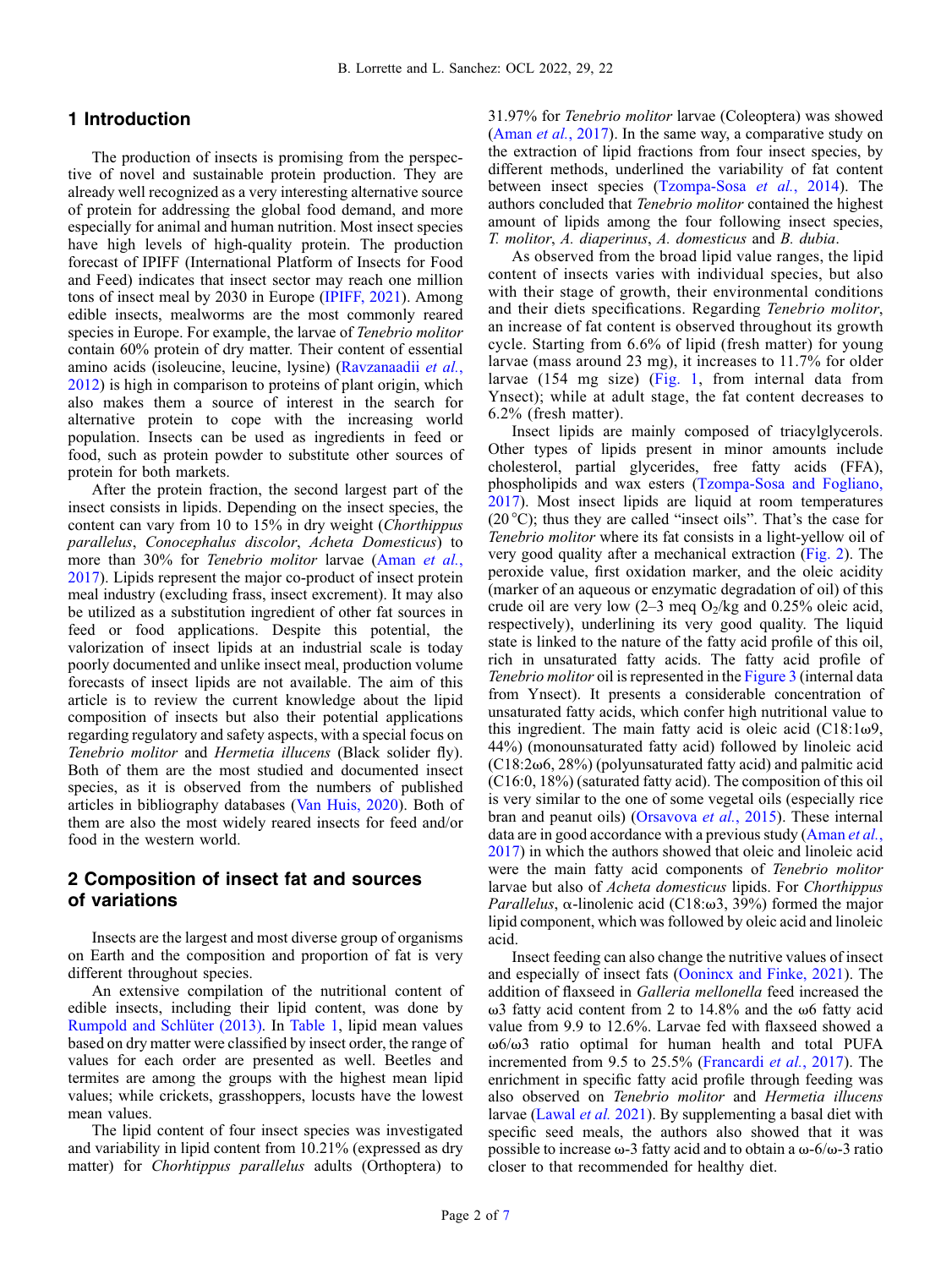<span id="page-2-0"></span>Table 1. Lipid composition (%) of edible insects (based on dry matter).

| Insect order     | Common name                     | Lipid content % (value range) |
|------------------|---------------------------------|-------------------------------|
| Coleoptera       | Beetles, grubs                  | $33.4\%$ (5.4–69.8)           |
| <i>Isoptera</i>  | <b>Termites</b>                 | $32.7\%$ $(21.3-46.1)$        |
| Hemiptera        | Tue bugs                        | $30.3\%$ (4-57.3)             |
| <i>Blattodea</i> | Cockroaches                     | $29.9\%$ (27.3–34.2)          |
| Lepidoptera      | Butterflies, moths              | $27.7\%$ (7-77.2)             |
| Hymenoptera      | Ants, bees                      | $25.1\%$ (5.8–62)             |
| Diptera          | Flies                           | $22.8\%$ (11.9–35.9)          |
| Odonata          | Dragonflies, damselflies        | $19.8\%$ (16.7–22.9)          |
| Orthoptera       | Crickets, grasshoppers, locusts | $13.4\%$ $(3.5-48.2)$         |



Fig. 1. Evolution of lipid content (expressed as Fresh matter) during the growth of Tenebrio molitor larvae (internal Ynsect R&D data).

There are a few known insect lipids that are solid at room temperature, such as the lipids extracted from black soldier fly larvae (Hermetia illucens). In this case, they are called insect "fat". The solid state of this insect fat reflects its high content in saturated fatty acids, which ranges from 57 to 75% of total fatty acids. The more abundant saturated fatty acids in this fat are lauric acid (C12:0) representing around 45%, myristic acid (C14:0), around 9% and palmitic acid C16:0 ( $\approx$  12 of total fatty acids) ([Tzompa-Sosa and Fogliano, 2017\)](#page-6-0).

The quality of insect fat also depends also on the processing method and extraction technology. Tzompa-Sosa and Fogliano underlined that the extraction process should be carefully selected according to desired application and the costs of each extraction process ([Tzompa-Sosa and Fogliano,](#page-6-0) [2017](#page-6-0)). They reviewed and compared some Soxhlet extraction, an aqueous method and supercritical  $CO<sub>2</sub>$  extractions. These processes have not a major impact in the fatty acid composition but strongly influence the lipid extraction yield and the types of extracted lipids. In a case of aqueous extraction, only triacylglycerols were extracted in contrast with organic solvents extracting phospholipids, partial glycerides and triacylglyceride.



Fig. 2. Picture of Tenebrio molitor oil.

# 3 Regulatory aspects for feed and food applications

Insect, as a food or feed source, represent emerging protein and lipid sources. The growth of the insect industry is somewhat restricted due to outdated food and feed regulations covering insect use ([Lahteenmaki-Uutela](#page-6-0) et al., 2021). In this section, a focus is done on legal and specific regulatory rules for Europe. This part does not address the subject of the use of insects for technical uses (e.g., biofuel production, cosmetic, biochemistry).

Seven insect species are authorized for the production of processed animal proteins intended as feed for farmed animals within the Europe, according to the Regulation (EU) No 2017/893. This act amended Regulations (EC) No 999/2001 and (EU) No 142/2011 defining the list of authorized species, including, Grillodes sigillatus, a tropical house cricket, Gryllus assimilis, a Jamaican field cricket, Acheta domesticus, a house cricket, Tenebrio molitor, common in Europe as a pest of the grain storages, Alphitobius diaperinus, also known as lesser mealworm, Hermetia Illucens, the black soldier fly, Musca Domestica, a house fly. It is important to add that an eighth specie, *Bombyx mori*, a silkworm was recently authorized. Moreover, the substrates on which insects may be reared (mainly of vegetal origin) are strictly defined in regulation ([Lahteenmaki-Uutela](#page-6-0) et al., [2021](#page-6-0)). This list of authorized species can also be applied to the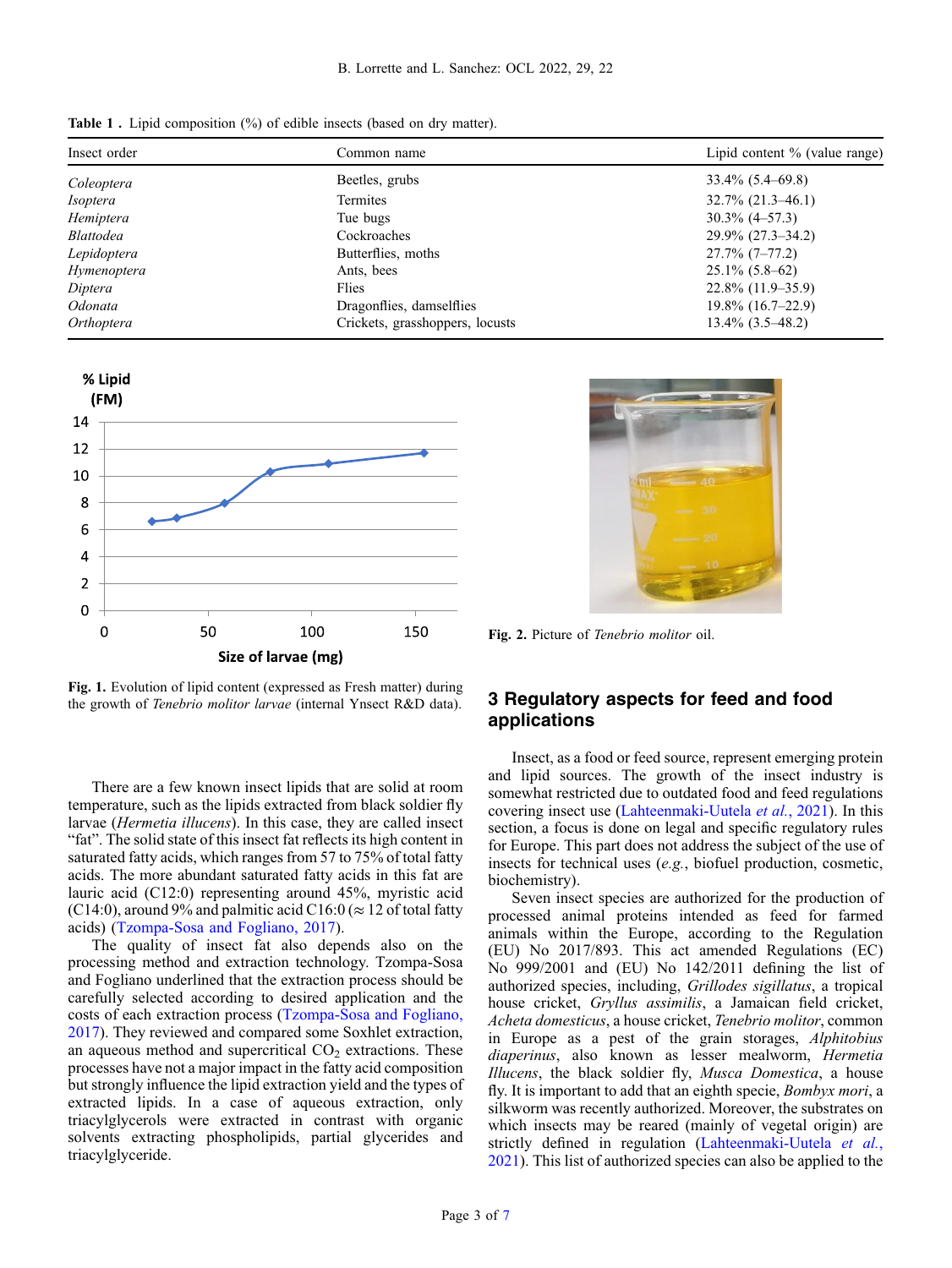<span id="page-3-0"></span>

Fig. 3. Main fatty acids present in Tenebrio molitor Oil (internal Ynsect R&D data).

lipid fraction, since it is a side product of the protein production from insect processing.

Contrary to the use of protein from insects, which was first very restricted by legislation [\(Lahteenmaki-Uutela](#page-6-0) et al., [2021](#page-6-0)), fat and oil from insects have always been very accessible on the feed market. They fall within the definition of animal fat as "product composed of fat from land animals, including invertebrates other than species pathogenic to humans and animals in all their life stages" (Regulation (EU) No 68/2013). By consequence, for the feed applications, they can fully address all the feed markets such as aquaculture, pet food, poultry, pigs, and other animals' nutrition, without any justification to EU authorities.

For human consumption, insects must be approved as a Novel Food under regulation (EU) No 2015/2283. Under this new regulation, insect food products may only be marketed when authorized after a safety assessment by the European Food Safety Authority (EFSA). At the time of the present document's writing, "only" dried Tenebrio molitor larvae can be legally placed on the EU market, following its authorization as "novel food" pursuant to Commission Implementing Regulation (EU) 2021/882. The conditions under which the product may be commercialized (e.g., forms under which dried Tenebrio molitor larvae may be marketed, food categories in which it may be incorporated as an ingredient, applicable maximum limits, labelling requirements, maximum thresholds for chemical and microbial contaminants) are being defined in the above regulation. Two other positive safety assessments have been recently given by EFSA to crickets and frozen mealworm and many others applications for insect proteins have been submitted and are waiting for the EFSA agreement. The same requirements are expected for insect lipids as a Novel Food product even if the composition of the insect oil and fat are very similar to the one of some plant oils. To orient the use of insect fat towards human consumption, the deposit of a novel food file is also mandatory to justify its safety, innocuity and the harmlessness of the fat. Thanks to their composition, their oxidative stability, and safety aspects

(discussed in the following section), this authorization should be reached, in the near future, for insect fat.

#### 4 Safety aspects

Like products from other biological sources, insect derived food and feed ingredients, including oil, may contain microbiological or chemical hazards. The presence of these microbiological (e.g., bacteria, fungi) and chemical hazards (e.g., heavy metals, mycotoxins) have to be quantified and evaluated for safety concerns to be able to obtain regulatory approval and commercialize the product ([EFSA, 2015\)](#page-5-0).

Toxicity studies might also be required, in which a tiered approach has been suggested by EFSA. It integrates the core areas of kinetics, genotoxicity, repeated dose toxicity testing (subchronic, chronic toxicity and carcinogenicity) and reproductive and developmental toxicity ([EFSA, 2016\)](#page-5-0).

Consumption studies in the targeted species are another approach to evaluating the safety of the ingredients.

Freel, *et al.* studied the safety of black soldier fly larvae (BSFL) oil in dogs in a 28-day study. Three insect oil inclusions were tested: 1, 2.5 and 5%. Blood parameters, indicative of canine health, were maintained in normal ranges for the duration of the trial. There were no significant differences either in body weight, food consumption and stool quality between treatment groups  $(p<0.05)$  and the control. The ensemble of these results indicates that the general health of the dogs was maintained throughout the study without any safety concerns up to an inclusion of 5% of BSFL oil.

In the perspective of human consumption of insect lipids, studies to determine the safe doses to consume these edible insects are necessary. This was the purpose of a study dealing with the Tenebrio molitor (TM) and Pachymerus nucleorum (PN) oil toxicity (Alves et al.[, 2019\)](#page-6-0). Using rats' models through a single oral administration (acute toxicity) and 28 consecutive daily administrations (subacute toxicity), this first work on lipid toxicity demonstrated a considerable reduction in cholesterol and glucose levels of the treated rats. Acute and subacute toxicology experiments suggested that the TM and PN oils had low toxicity since it did not cause any lethality as well as no changes in hematological parameters.

For the moment, both articles are the only studies found in the literature focused on assessing safety consumption in animals.

## 5 Perspectives and applications

Due to their composition, different applications can be foreseen for oil and fat extracted from insects. Some promising applications naturally concern feed and food markets. Energy, surfactants and therapeutic applications may also be considered as technical uses.

#### 5.1 Feed applications

The quality of insect's lipids is comparable to already commonly used energy sources in animal production. Soybean oil is one of the most used energy source ingredients in poultry diets. The effects of replacing soybean oil with selected insect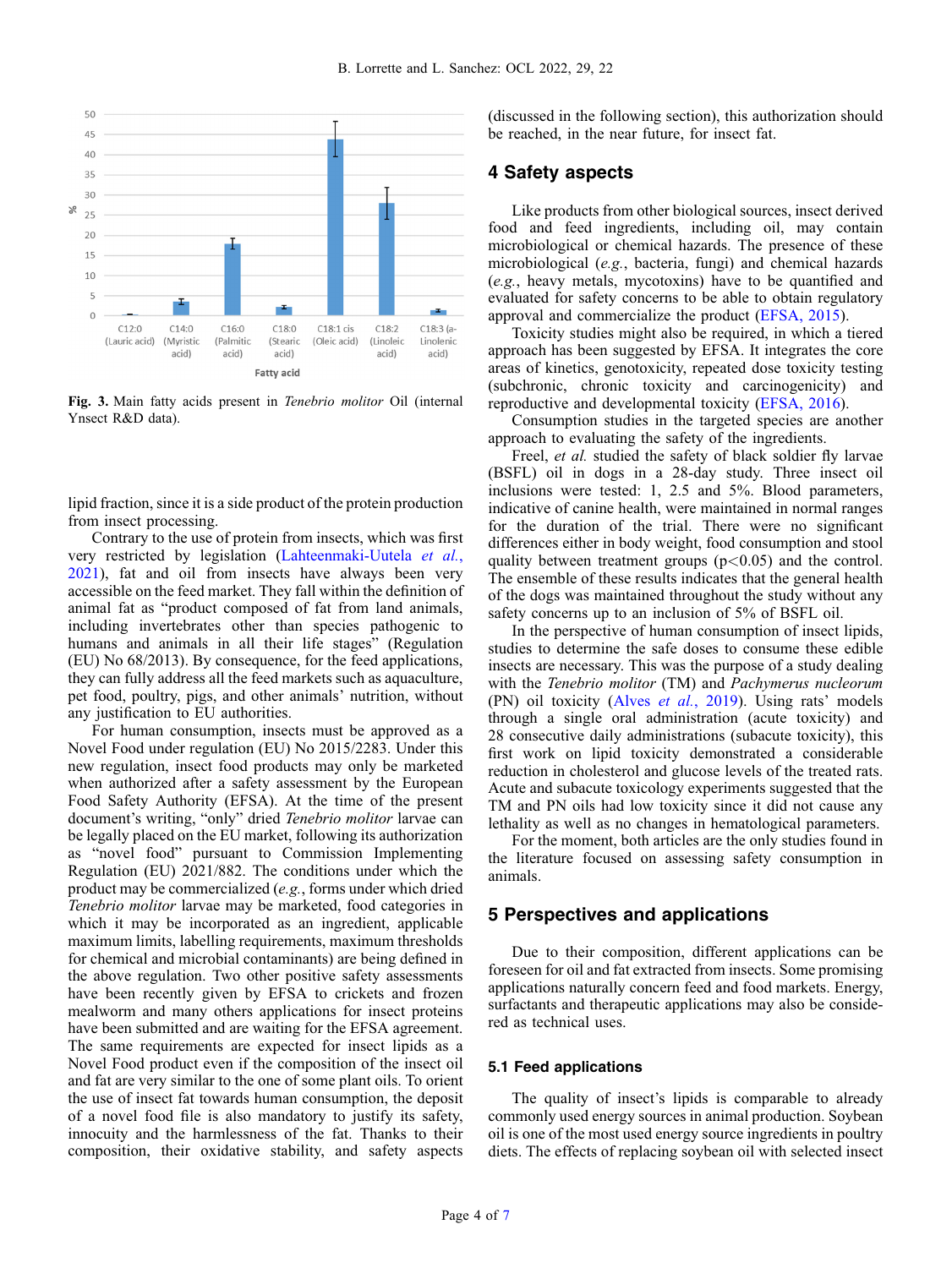lipids, Tenebrio molitor and Zophobas morio oil were investigated on broiler performance [\(Kieronczyk](#page-5-0) et al., [2018](#page-5-0)). Researchers showed that a complete replacement of soybean oil was possible, with no impact on growth performance. Insect oil positively affects broiler digestibility, and improved meat quality by fatty acid profile. A positive effect of insect oil addition to the basal diet was also observed on selected gene expression in the liver. Other studies have come to the same conclusions, regarding the total replacement of palm oil and poultry fat by Tenebrio molitor oil in broiler chicken diets ([Benzertiha](#page-5-0) et al., 2019). Tenebrio molitor oil did not show any adverse impacts on performance and improved the fatty acid profiles of liver and breast muscle tissues with an increase in  $\omega$ 3 and  $\omega$ 6 fatty acids. The effects of partial or total replacement of soybean oil with Hermetia illucens (HI) larvae fat were also assessed on the growth performance, carcass traits, blood parameters, intestinal morphology and histological features of broiler chicken ([Schiavone](#page-6-0) et al., 2018). Half or total replacement of soybean oil with HI larva fat has showed no adverse effects on the different parameters and no beneficial effect was observed on gut health.

Another study on the total replacement of soybean oil by Tenebrio molitor and black soldier fly fats was performed on rabbits ([Dabbou](#page-5-0) et al., 2020). The authors showed the potential of these insect lipids as an antibacterial feed ingredient with a positive influence on the rabbit cecal microbiota.

It is already known that insects are an alternative protein source for fish diets with improvement of growth and immunity functions (Henry et al.[, 2015;](#page-5-0) Henry et al.[, 2018](#page-5-0); Motte et al.[, 2019\)](#page-6-0). Insect fats and oils also demonstrated potential for applications in the aquaculture field. It was the case for the black soldier fly fat to substitute fish oil ([Hender](#page-5-0) et al.[, 2021\)](#page-5-0). The authors showed that the substitution was possible in the diets of barramundi with no deleterious effects on the biological performance and flesh quality. In another review, the use of Lepidoptera such as domesticated silkworm as fish oil substitute was reported (Henry et al.[, 2015](#page-5-0)). Silkworm pupa oil showed benefits in attracting, stimulating the appetite, growth, and organoleptic parameters for common carp.

All these studies demonstrate the potential of insectderived fat and oil for numerous feed applications in order to substitute traditional lipid sources. Some human consumption of insect lipid may also be considered.

#### 5.2 Food applications

As previously indicated, insect oils are highly nutritional, close to vegetable oils and they can easily find their place as food ingredients, suitable for the replacement of either olive, peanut or canola oils ([Berezina, 2017](#page-5-0)). Applications such as mayonnaises, vinaigrettes and frying oils may be considered. The total replacement of vegetable oil by Tenebrio molitor lipidic fraction was investigated on sensory perception of crackers and houmous formulations ([Tzompa-Sosa](#page-6-0) et al., [2021](#page-6-0)). In this study, the impact of deodorization of oil was investigated since the main issue with insect oil is its strong odor. Results indicated that deodorized Tenebrio molitor oil could replace vegetable oils in both products, without changing the overall food experience, liking and visual appearance in the products. In contrast, using crude Tenebrio molitor oil impacted the overall liking and certain sensory attributes, mostly related to flavor. The potential of substitute plant lipids by insect oils (Hermetia illucens and Tenebrio molitor) to process margarines was also investigated [\(Smetana](#page-6-0) et al., [2020](#page-6-0)). They showed that it was possible to substitute up to 75% of lipids with a mixture of the two insect species fats without negative effects on spreading abilities and with improvement of product coloring (natural yellowish coloration).

For solid fat, the potential in bakery applications is ideal. This was envisaged by some scientists and the potential of bakery products containing crude Black Soldier Fly larvae fat as a substitute to butter was investigated ([Delicato](#page-5-0) et al., 2020). Black Soldier Fly larvae fat was used for replacement of butter to cook cookies, cakes and waffles at different percentages of incorporation. A 25% replacement of butter in bakery products had no impact on liking and preference and the texture was conform to expectations. A 50% substitution of butter was possible only for bakery products in direct contact with heat, such as waffles, without influencing consumer's acceptance. However, in other products, a 50% substitution led to a lower preference because of a rancid aroma, off flavor, highlighting the necessity of refining fat for higher inclusion percentage.

To conclude, human food studies indicate that insects' lipids have good functionalities in foods. However, the crude fats and oils have after tastes, and it will be necessary to refine them to improve their organoleptic properties.

#### 5.3 Energy applications

In a review on insect lipid applications, the potential utilization of oils coming from insects for biofuels was considered [\(Berezina, 2017\)](#page-5-0). The advantages and drawbacks of different sources of biodiesel were compared (algal, plant such as canola, palm, and insect...). Especially different indicators such as the lipids' content, the needed surfaces and the rapidity of growth were considered for each potential biofuel source. It was noticed that the "insect" source was much less time consuming (2–3 months of growth before being processing) comparing to the plant source and much less space consuming comparing to the algal source. Moreover, the quality of the obtained biodiesel was studied (*Zheng et al.*[, 2013\)](#page-6-0). It was found that the cetane number, the main intrinsic characteristic of the biofuel, was compliant with the requirements of the European norm EN 14214. The cetane number was 53 for Hermetia illucens and even as high as 58 for Tenebrio molitor. These values are much higher than what was observed for canola oil, 45. More recently, it was also demonstrated that the transesterification process to convert the triglycerides in the Tenebrio molitor oil into biodiesel was effective using a conventional base catalyst and resulting in 96.98% of (Fatty acid methyl esters (FAME) (Siow et al.[, 2021\)](#page-6-0). The quality of fuel met the requirement of ASTM D6751 biodiesel specification. Tenebrio molitor oil is feasible to be an alternative feedstock of third-generation biodiesel. Other scientists suggest that new technical routes are possible, and demonstrated that the oil extracted from Tenebrio molitor larvae was easily converted to biodiesel by a thermal non-catalytic reaction, achieving a 87.75% yield ([Lee](#page-6-0) et al.[, 2022\)](#page-6-0).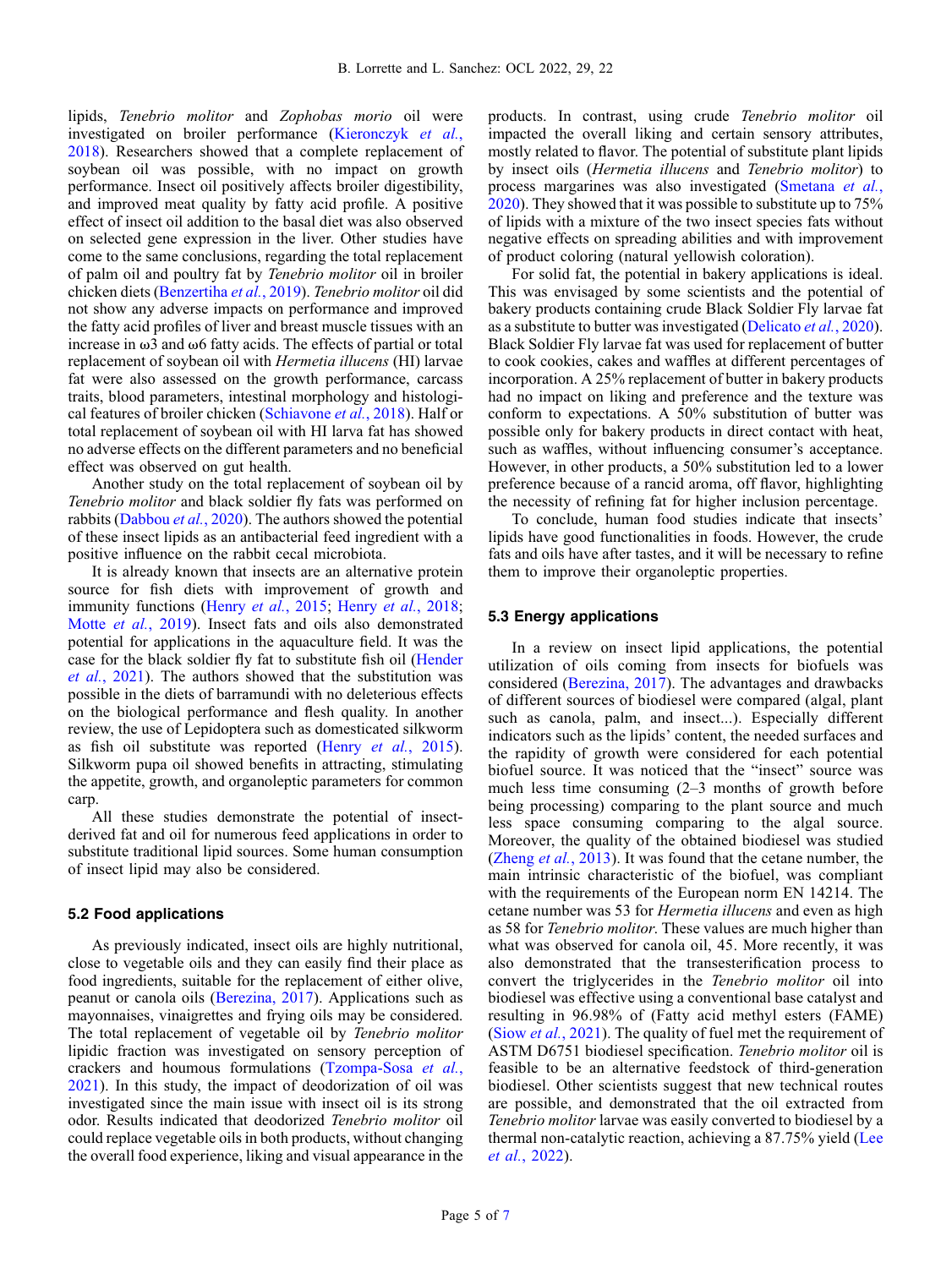#### <span id="page-5-0"></span>5.4 Soap and surfactant applications

Soap and surfactants are other options that insect fats may address because of their chemical composition. A surfactant is a specific molecule possessing lipophilic "tail" and hydrophilic "head". The potential of such applications was already well described in the following review (Berezina, 2017). Surfactant may easily be obtained from triacylglycerol by a saponification step. Taking into account the poor properties for body care obtained with soap produced from animal fat (tallowates, mainly composed from saturated fatty acids), insect' oil may be rather interesting because of its better quality. However, the production of soaps and other surfactants was originally based on the plant fatty acids. Today the cosmetic market is fully focused on vegetal sources (plant oils), avoiding animal origin in the product and the acceptance of consumers for this market should first be improved.

#### 5.5 Therapeutic applications

It has already been described, in the "Feed applications" part of this review, that oil and fat from insects may have positive effects on immune functions and cecal microbiota in animals such as fish or rabbits (Hender et al., 2021; Dabbou et al., 2020).

Another recent article suggested that insect oil, and especially Tenebrio molitor oil, could be considered as a therapeutic agent for the treatment of skin wounds. Tenebrio molitor oil significantly increased the re-epithelization after skin injury (Kim et al.[, 2021\)](#page-6-0). The authors suggest that Tenebrio molitor oil positively affects the role of interactions among keratinocytes, fibroblasts and myofibroblasts.

#### 5.6 Plant applications

In a completely different field, it has recently been shown that certain components (fatty acids) of the fat of Hermetia illucens larvae have antimicrobial properties against phyto-pathogens [\(Marusich](#page-6-0) et al., 2020). This work has highlighted the antibacterial potential against plant pathogens and opened the way to research for natural solution for crop protection.

# 6 Conclusions

Today, edible insects are an attractive alternative to conventional protein sources. They become increasingly more popular and can be one of the solutions to face the increased population growth and the necessity of increased livestockrearing. They are suitable to address human nutrition as well as animal nutrition markets. Insect lipids are side product of insect protein production, and although less documented than the protein fraction, this review showed that insect lipids (oil or fat) have high interest from the nutritional and technological point of view. Lipids from insects can be included in feed and food for animal and human nutrition. Studies showed no restrictions in terms of safety and toxicity, and they showed similar or better performance on animal growth. Some beneficial health effects (immunity, colonic bacteria) have also been observed in some studies. For the human market, insect oil will have to be authorized by Europe through a Novel Food dossier. Several promising applications, substituting plant oil or animal fat, have been technically validated. Finally, some applications in the energy and crop protection area may also be considered.

## **Disclosure**

Bénédicte Lorrette and Lorena Sanchez are employed by Ynsect.

### **References**

- AlvezAV, Freitas deLima F, Da Silva TG, De Oliveira VS, KassuyaCAL, Sanjinez-Argandona AJ. 2019. Safety evaluation of the oils extracted from edible insects (Tenebrio molitor and Pachymerus nucleorum) as novel food for humans. Regul Toxicol Pharmacol  $102:90-94.$
- Aman P, Frederich M, Caparros Megido R. 2017. Insect fatty acids: a comparison of lipids from three orthopterans and Tenebrio molitor L. larvae. J Asia-Pac Entomol 20: 337–340.
- Benzertiha A, Kieronczyk B, Rawski M, Kołodziejski P, Bryszak M, Józefiak D. 2019. Insect oil as an alternative to palm oil and poultry fat in broiler chicken nutrition. Animals 9: 116–133.
- Berezina N. 2017. Insects: novel source of lipids for a fan of applications. OCL 24(4): D402.
- Dabbou S, Ferrocino I, Gasco L, 2020. Antimicrobial effects of Black Soldier Fly and Yellow Mealworm fats and their impact on gut microbiota of growing rabbits. Animals 10: 1292–1310.
- Delicato C, Schouteten JJ, Dewettinck K, Gellynck X, Tzompa-Sosa DA. 2020. Consumers' perception of bakery products with insect fat as partial butter re-placement. Food Qual and Prefer 79.
- EFSA Panel on Dietetic Products, Nutrition and Allergies (NDA). 2016. Guidance on the Preparation and Presentation of an Application for Authorisation of a Novel Food in the Context of Regulation (EU) 2015/2283. EFS2 2016, 14.
- EFSA. 2015. EFSA risk profile related to production and consumption of insects as food and feed. EFSA J 13: 4257.
- Francardi V, Frosinini R, Pichini C, Botta M, Cito A, Dreassi E. 2017. Galleria mellonella (Lepidoptera pyralidae): an edible insect of nutraceutical interest. REDIA 3: 285–294.
- Freel TA, McComb A, Koutsos EA. 2021. Digestibility and safety of dry black soldier fly larvae meal and black soldier fly larvae oil in dogs. J Anim Sci 99.
- Hender A, Siddik MAB, Howieson J, Fotedar R. 2021. Black soldier fly, Hermetia illucens as an alternative to fishmeal protein and fish oil: impact on growth, immune response, mucosal barrier status, and flesh quality of juvenile Barramundi, Lates calcarifer. Biology 10: 505–521.
- Henry MA, Gasco L, Piccolo G, Fountoulaki E. 2015. Review on the use of insects in the diet of farmed fish: past and future. Anim Feed Sci Tech 203: 1–22.
- Henry MA, Gasco L, Chatzifotis S, Piccolo G. 2018. Does dietary insect meal affect the fish immune system? The case of mealworm, Tenebrio molitor on European sea bass, Dicentrarchus labrax. Dev Comp Immunol 81: 204–209.
- International Platform of Insects for Food and Feed (IPIFF). 2021. An overview of the European market of insects as feed. [https://ipiff.](https://ipiff.org/factsheets/) [org/factsheets/.](https://ipiff.org/factsheets/)
- Kieronczyk B, Rawski M, Jozefiak A. 2018. Effects of replacing soybean oil with selected insect fats on broilers. Anim Feed Sci Technol 240: 170–183.